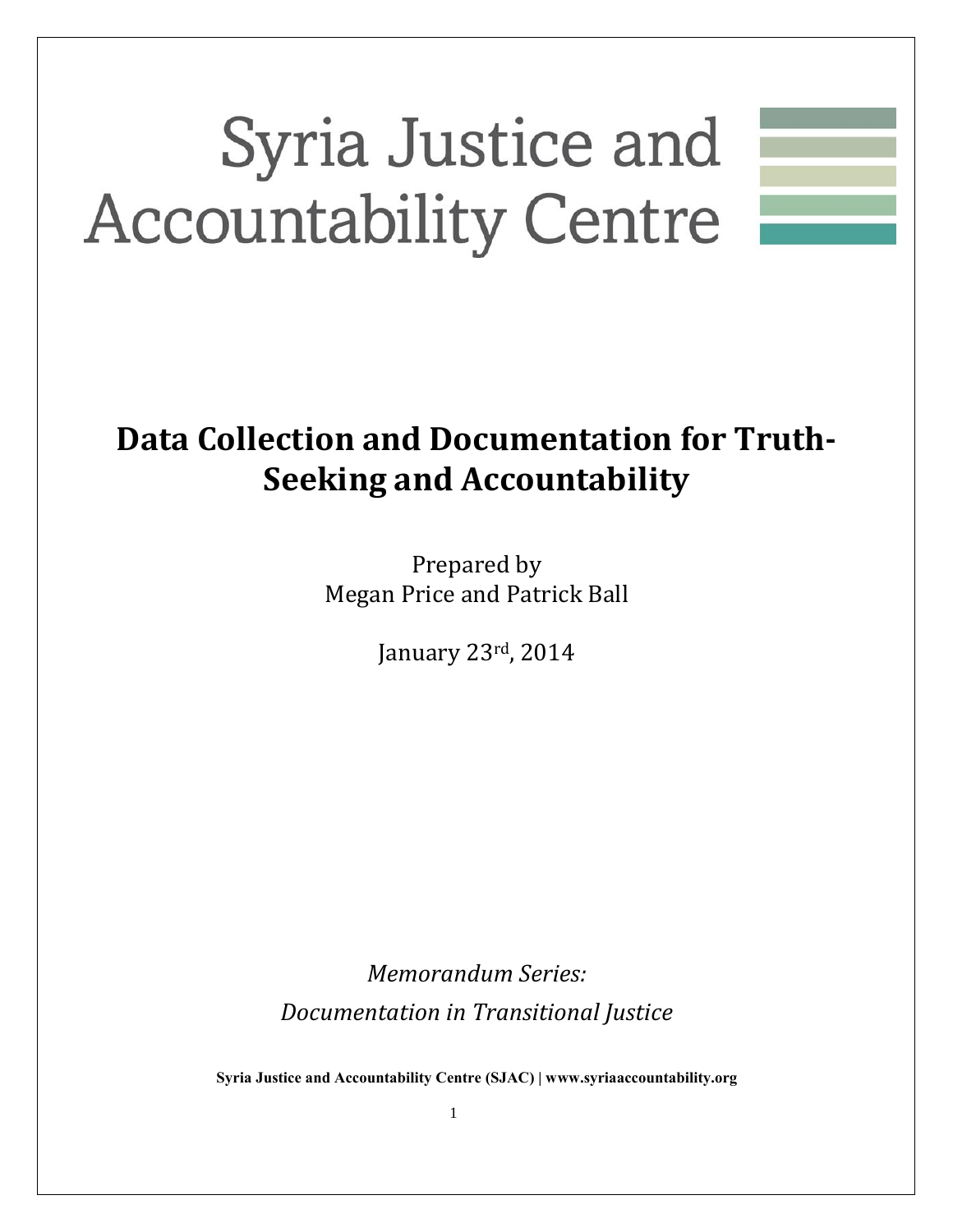### **Data Collection and Documentation for Truth-seeking and Accountability**

#### **Introduction**

l

The United Nations describes transitional justice as "the full range of processes and mechanisms associated with a society's attempt to come to terms with a legacy of large-scale past abuses, in order to ensure accountability, serve justice and achieve reconciliation." [17] Comprehensive transitional justice may include criminal prosecutions, reparations, institutional reform, "truth recovery" via truth commissions, commissions of inquiry, or other fact-finding missions, and memorialization. This memo will primarily focus on "truth recovery" via data collection and documentation.

Societies undertake truth-seeking when there is a truth which has been obscured, denied, or ignored, so it is often difficult to determine what is actually the truth. As asked by Chapman and Ball [3] in the specific context of their examination of lessons learned from truth commissions, we must begin by reflecting on the question, "what kind of truth is being sought?" As Parlevliet [11] puts it, truth "is so commonly used that it seems to be a transparent notion, clear to all who are involved or interested in redressing past abuses, but 'truth,' like 'justice' and 'reconciliation,' is an elusive concept that defies rigid definitions."<sup>1</sup>

Therefore, such truth-seeking projects should be viewed as ongoing, evolving processes. Every piece of data collection and documentation is a building block in that process. For example, in the late 1990s numerous groups, including Physicians for Human Rights, Human Rights Watch, and the American Bar Association/Central European and Eurasian Law Initiative collected information about victims of the conflict in Kosovo. This information was analyzed by researchers at the American Association for the Advancement of Science, and presented in a series of reports and testimony to the International Criminal Tribunal for the Former Yugoslavia (ICTY) [1]. Over a decade later, the Humanitarian Law Center in Belgrade is continuing this work, completing the Kosovo Memory Book 1998-2000, which commemorates victims of this conflict. Similarly, records collected by the International Center for

<sup>\*</sup>The content of this memo is largely the institutional memory of the Human Rights Data Analysis Group. Anita Godhes, Tamy Guberek, Jule Krüger, and Romesh Silva all contributed additional content via a team discussion and subsequent review and feedback on earlier drafts of this memo.

<sup>&</sup>lt;sup>1</sup> For examples of further discussions of different kinds of truth within the context of transitional justice, see, among others, works by South African jurist Albie Sachs [14] and The Berghof Foundation [2].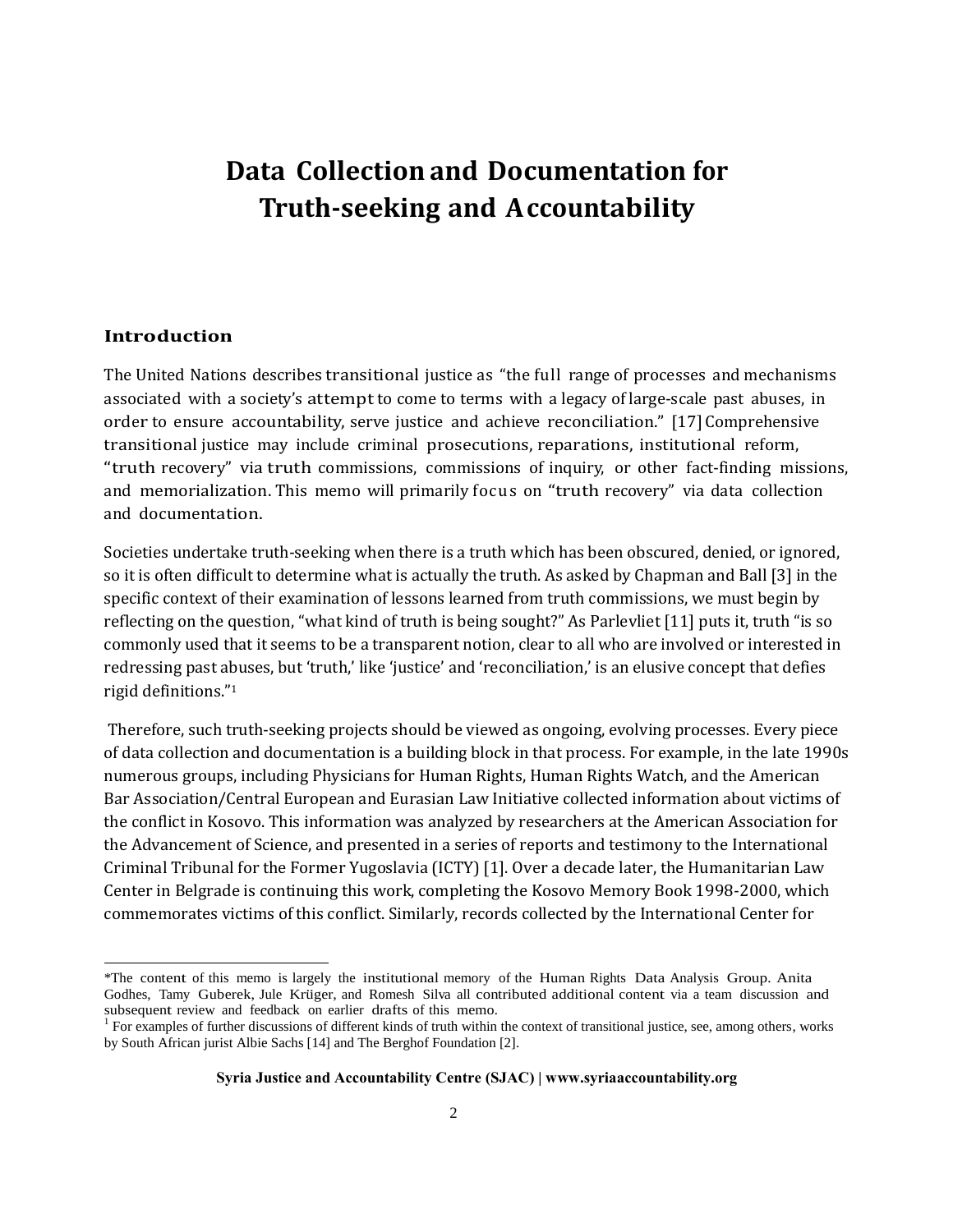Human Rights Research in Guatemala in the mid-1990s were crucial inputs into the 2013 trial of General Jose Efrain Rios Montt for charges of acts of genocide.<sup>2</sup>

#### **Accountability**

Accountability is strongest when it can be based on a truth-seeking mechanism in the transitional justice process. In our experience, accountability mechanisms have not, historically, been very useful mechanisms for truth-seeking. Court cases do not produce the truth. They produce a very specific set of information, governed by (not-very-transparent) rules of evidence. For example, portions of significant statistical evidence, including two datasets, were ruled as "hearsay" in the ICTY case Prosecutor v. Milan Milutinovic, Nikola Sainovic, Dagoljub Ojdanic, Nebojsa Pavkovic, Vladimir Lazarevic, and Sreten Lukic, despite the acceptance of Patrick Ball as an expert witness and the admission of his and his team's work as evidence. As a further example from this same case, Hoover Green [8] highlights<sup>3</sup> "...the differences between academic argumentation (truth-seeking) and the goals of adversarial legal argumentation (invalidating the opponent's argument)."In contrast, truth-seeking mechanisms are quite valuable, and often under-utilized, to inform accountability mechanisms. The informal effect of truth-seeking processes is to bring a lot more information to light; society as a whole and people who participate become vastly better informed through truth-seeking.

In contrast, truth-seeking mechanisms are quite valuable, and often under-utilized, to inform accountability mechanisms. The informal effect of truth-seeking processes is to bring a lot more information to light; society as a whole and people who participate become vastly better informed through truth-seeking.

We have not seen many accountability mechanisms that utilized information from truth commissions or other truth-seeking mechanisms; Guatemala is the exception to this observation. In addition to the Rios Montt case mentioned in the previous section, another example from Guatemala includes the Myrna Mack case. Data from the Historical Clarification Commission (CEH<sup>4</sup> ) was introduced in the Guatemalan Supreme Court Case investigating the death of Myrna Mack.<sup>5</sup> These records provided important historical context for her death and established that her murder was likely politically motivated.<sup>6</sup> Although these are the too few examples of which we are aware of truth-seeking mechanisms informing accountability mechanisms, we hope that future accountability mechanisms will be more likely to follow these examples. The incorporation of information from truth-seeking processes can not only lend additional credibility to accountability processes, but also provide the broader community with more of a sense of ownership of a specific, potentially narrow, accountability process.

l

<sup>2</sup> See HRDAG Guatemala project page.

Referencing an interview with ICTY defense expert Eric Fruits.

<sup>4</sup> The acronym refers to the commission's name in Spanish Comision para el Esclarecimiento Historico

 $<sup>5</sup>$  Myrna Mack was murdered in 1990; in 2004 the Guatemalan government acknowledged its responsibility for her death. See the</sup> Myrna Mack Foundation for more details.

<sup>6</sup> Principal ruling of Guatemala's Third Court.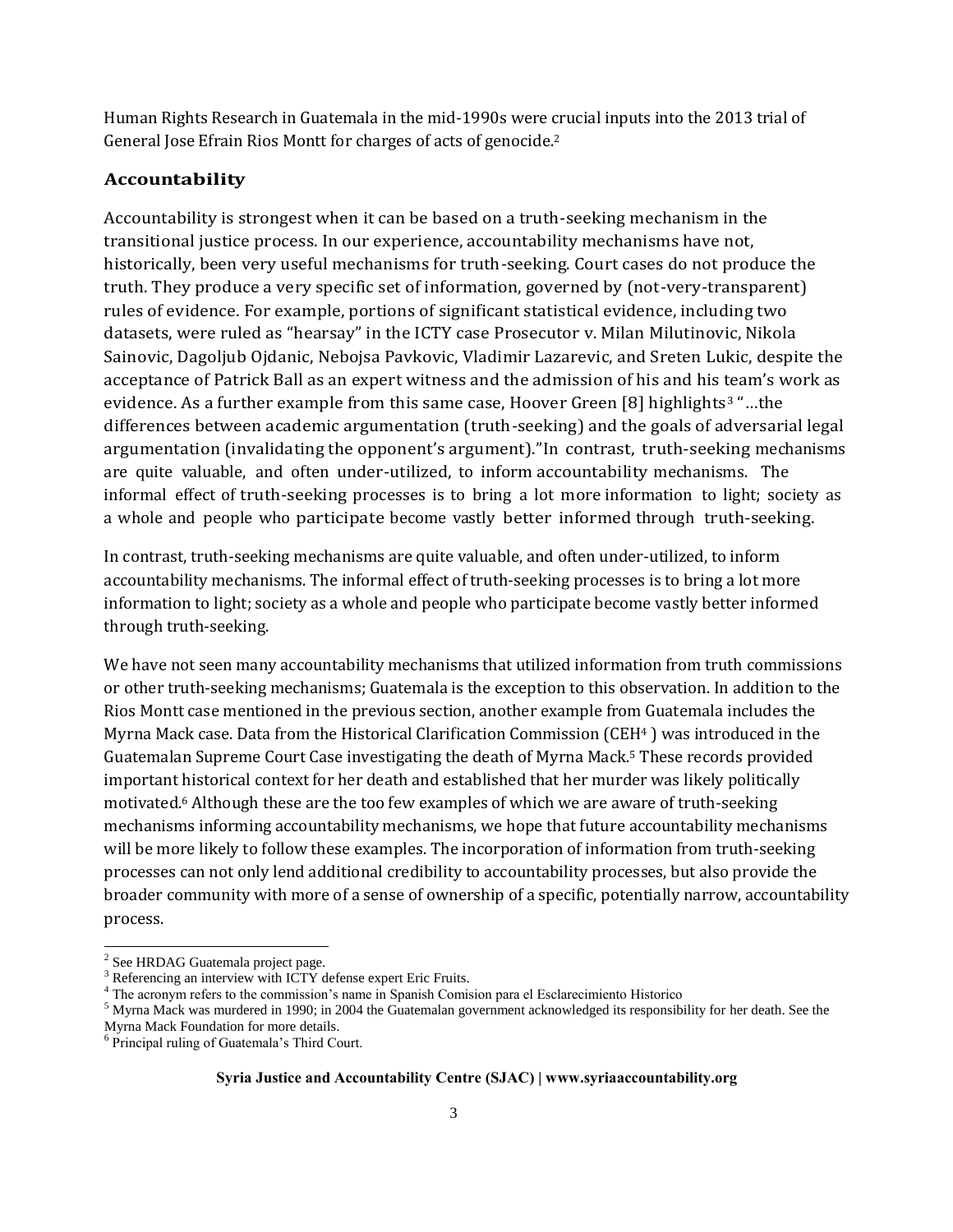#### **Data Collection**

It is too early to know precisely which "truth" will be sought, much less which transitional justice mechanism(s) may be employed, once the ongoing conflict in Syria comes to an end. As a result, we suggest that data collection efforts should focus on the question "what do you need to remember?" There are many threats to remembering, ranging from those affecting the victims and witnesses themselves (i.e., the initial possessors of the information) to those affecting the documentation once it has been collected. For example, as time goes by victims and witnesses may become so dispersed as to be difficult or impossible to locate for data collection purposes, or their perceived incentives for telling their stories may be reduced, or their ability to recall salient details may degrade. Ultimately, the victims and witnesses may die, as a result of conflict violence, accident, illness, or simply old age.

Once information has been collected from these individuals, it still needs to be protected from loss, via computer crashes or theft, or outdated technology that can no longer be accessed. Data collected now, in the midst of the conflict, should be viewed as starting points for future investigations, not as data which will be used directly in future transitional justice processes. Transitional justice will be shaped by the mechanisms which emerge either through imposition by the victory of one side or through negotiation once the conflict ends. For now, data collection should focus on preserving key details for future investigation. As will be developed throughout the rest of this memo, this preservation involves not only documenting events and victims, but keeping that information safe and accessible for the future.

In our experience, data loss can be the result of a variety of causes. Data preservation should focus not only on securely backing up information (preferably outside the country) but also on saving information in a format and organizational structure that is likely to remain applicable and useful months, years, even decades in the future. Encrypted software such as Martus or SpiderOak or commercial products such as Google documents or Dropbox or other programs enabling a central collection headquarters and cloud-based back-up should be employed. Crucially for collecting data on the conflict in Syria, neither the central collection organization nor the cloud-based back-up should be located in or visibly dependent upon either the United States or Russia. It is critical that data collection and storage is viewed as neutrally and objectively as possible.

Collection of meta-data is also important. What we mean by meta-data is the contextual information around the data collection process: what group collected the information, how they found it, what technology they used to preserve it, how corrected information was introduced when errors were detected, how they identified duplicated information and what they did with the duplicates. This documentation explains the data generating process, which will be crucial when generalizing from what is observed and recorded to the broader universe of violence that occurred during the conflict.

It is also important to think about data generating processes in the midst of active violence versus post-conflict. The data available now may differ significantly in terms of type, content, and collection method from what may be available following the conclusion of the conflict (at which point the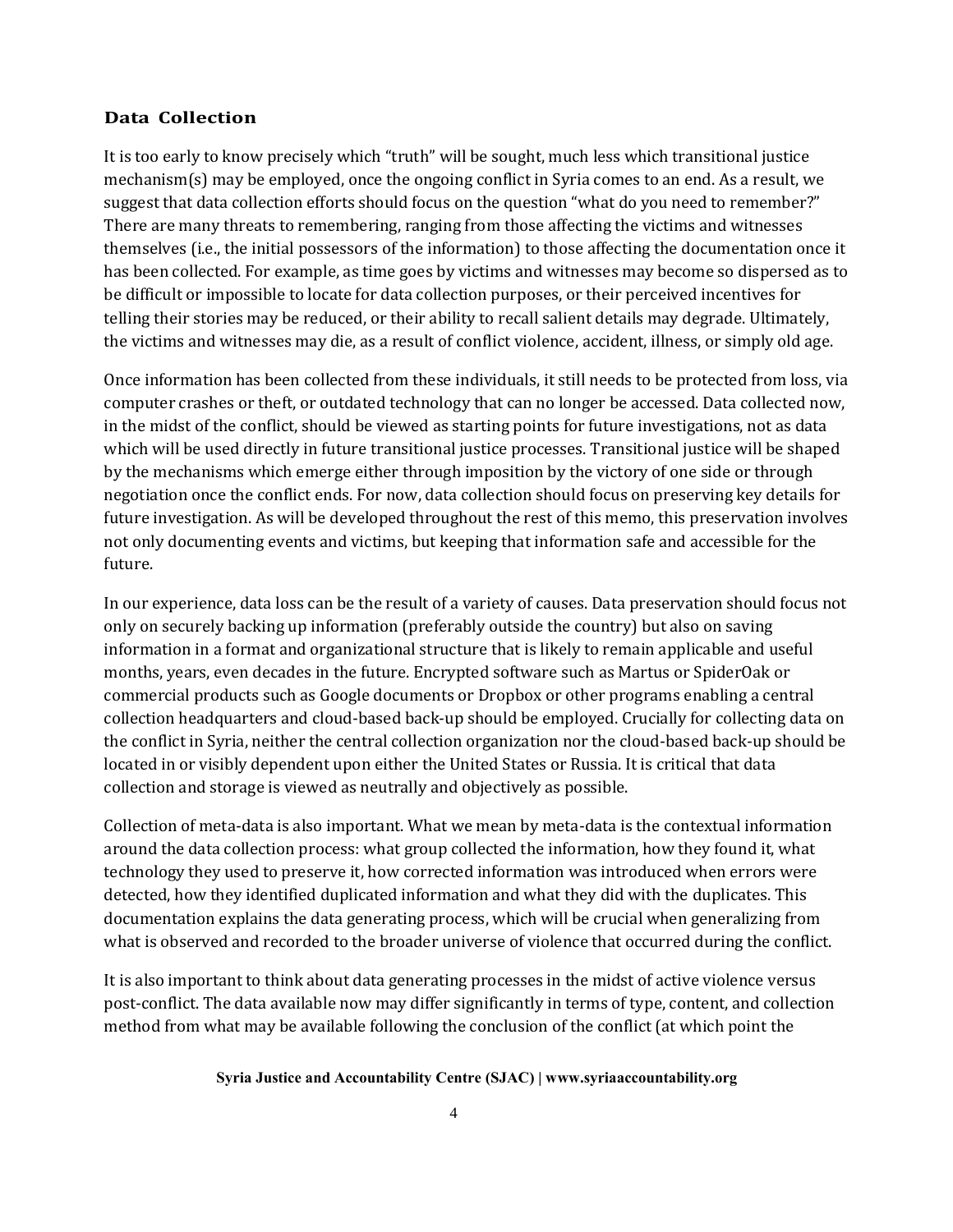possibility of formal transitional justice mechanisms, such as a truth commission, may provide new and valuable sources of data). We need to not only leave open ways to incorporate these other types of data that are not currently available, and may only come into existence months or years from now, but also to refocus resources on enabling future data collection. Specifically, this means devising a data storage and preservation scheme that is sufficiently flexible to preserve an increasing amount of data and a wide range of types of data (unstructured text, audio, photo, and video, in addition to more conventionally structured databases). It also means developing a team of data collectors who think innovatively in terms what might constitute "data."

One of the key points here is that different types of data can be triangulated later. This can (potentially) provide an analytical advantage if the strengths and weaknesses of the various data types are complementary. The more diversity in data types and sources the better the chances for such an advantage.

#### 3.1 Different Kinds and Sources of Information

Sources of data include victims and witnesses, social and traditional media, and bureaucratic and administrative records. The benefits and drawbacks of each of these sources, plus specific examples from each of these broad categories, will be elaborated in this section.

Memories of victims and witnesses are in most cases the primary source for transitional justice. It is worth noting that these memories may be voluntarily offered—the narratives and testimonies that a victim or witness provides—or elicited through pro-active pursuit. In the case of the former there may be fundamental differences between victims and witnesses who are sufficiently motivated to volunteer their stories versus those who respond to an interview or survey. In the case of the latter researchers must think beforehand about what needs to be asked of victims and witnesses to elicit the most pertinent details. For example, the frequency with which certain violations were reported to the Truth Commission in Sierra Leone (volunteered narratives) differed substantially from those collected by a retrospective survey (elicited narratives) (see Gohdes, 2010 for details, [5]). Both are valuable, and both are necessary, to determine a more complete picture of what occurred during the conflict.

Social media sources, including Facebook, YouTube7, Twitter, and personal and institutional webpages, provide a source somewhere in between these two types of accounts. Typically the information provided to these sources is volunteered by victims or witnesses, but it may also be indirectly elicited by the emerging cultural norm of sharing such information online. The type and amount of information shared will also be shaped by the medium. Twitter only allows a limited number of characters; YouTube lends itself to video; Facebook blends text, photographs, and video, but all in limited quantity; personal blogs may lend themselves to longer narratives. It should also be

l

 $7$  Of note is the Human Rights Channel, part of a collaboration between WITNESS and Storyful; there are also several Syria-specific channels.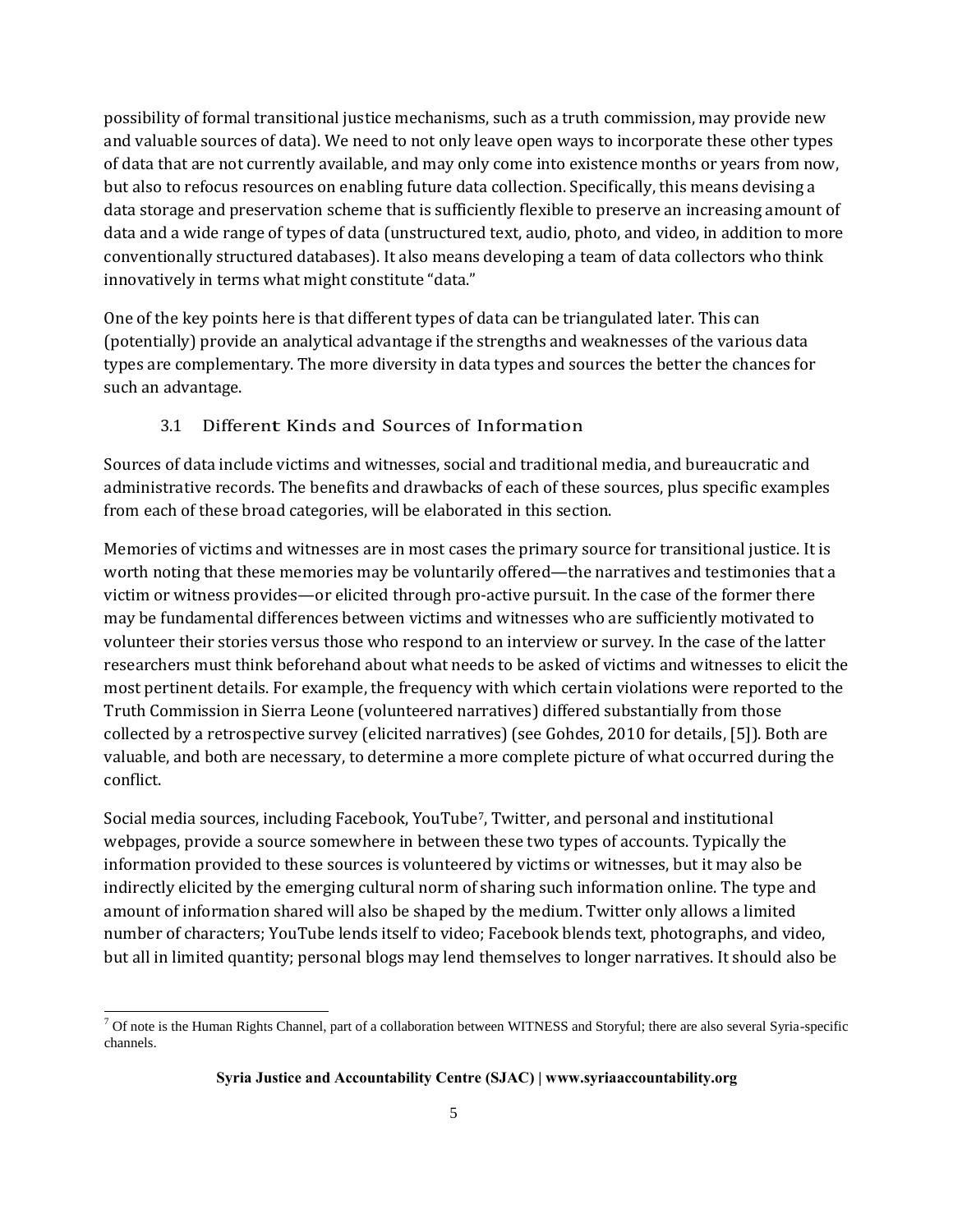noted that all of these sources require additional verification and data derived from such sources should be backed up independently from the original social media source.

Although emerging technology is providing a new and valuable source of data generally, and in Syria specifically, it is crucial that researchers bear in mind the inherent limitations and complexities of this data source. For example, social media reports, like many other sources, are subject to selection bias.<sup>8</sup> When generalizing from patterns in social media data researchers must explore the category of individuals who are likely to have access to and choose to use social media—younger, technologically savvy, motivated individuals—versus those whose stories are likely missing from social media older, more remote, lacking access or ability or motivation to use technology.

This same thought experiment should be performed regardless of the data source. Researchers should always ask themselves, "whose stories are not captured by this source? how are those stories, victims, and witnesses likely to differ from the ones documented by this source?"

We must also consider issues around recall and disclosure bias and the construction of memories. Recall and disclosure bias are two different ways that a victim or witness's narrative (whether voluntary or elicited) might differ from objective truth. Recall bias is specifically related to an individual's ability to accurately remember and describe events. The challenges this poses to retrospective surveys has been extensively documented. As an example, Checchi and Roberts [4] find (perhaps not surprisingly) that longer recall periods (i. e. , the more time has passed since the event) result in more uncertainty around dates and event details and bias recall toward the most violent events.

Disclosure bias is related to a victim or witness's incentive (or disincentive) to include certain events or details in his or her narrative. For example, victims and witnesses may shape their narrative based on what they believe is most likely to benefit them. Utas [18] studied Sierra Leonean refugees, and concluded that the very high rate of reported rape was a result of the refugees' perception that victims of sexual violence were more likely to receive assistance from aid agencies. Alternatively, an individual may respond in a certain way to meet perceived social or cultural norms [10] or to fit their memories into the broader narrative to which they have been exposed (see Pennebaker and Banasik [12] for a thorough treatment of individual and collective construction of memory).

Another valuable source of information is what we consider "found"<sup>9</sup> data. This category of data includes an almost infinite set of possible sources, and emerging technology is expanding this list even more. Examples include bureaucratic and administrative records, such as the Historic Archive of the National Police in Guatemala (AHPN<sup>10</sup>) [6, 15, 13] and documents generated by the Documentation

l 8 Also often referred to as "reporting bias," defined by Kruger et. al. as "...the likelihood that a given event is reported varies with characteristics of the event itself, or with characteristics of the agency collecting reports." See also [this HRDAG blog post on raw](https://hrdag.org/why-raw-data-doesnt-support-analysis-of-violence/)  [data](https://hrdag.org/why-raw-data-doesnt-support-analysis-of-violence/) and [this HRDAG blog post on convenience samples](https://hrdag.org/convenience-samples-what-they-are/) for further discussion of sources and types of bias and the potentially large impact such biases can have on substantive conclusions.

 $9^9$  See Klingner and Silva [\[9\]](http://irex-sjac-memo.html/#XKlingner) for a more extensive discussion of found data.

<sup>&</sup>lt;sup>10</sup> The acronym refers to the organization's name in Spanish Archivo Historico de la Policia Nacional.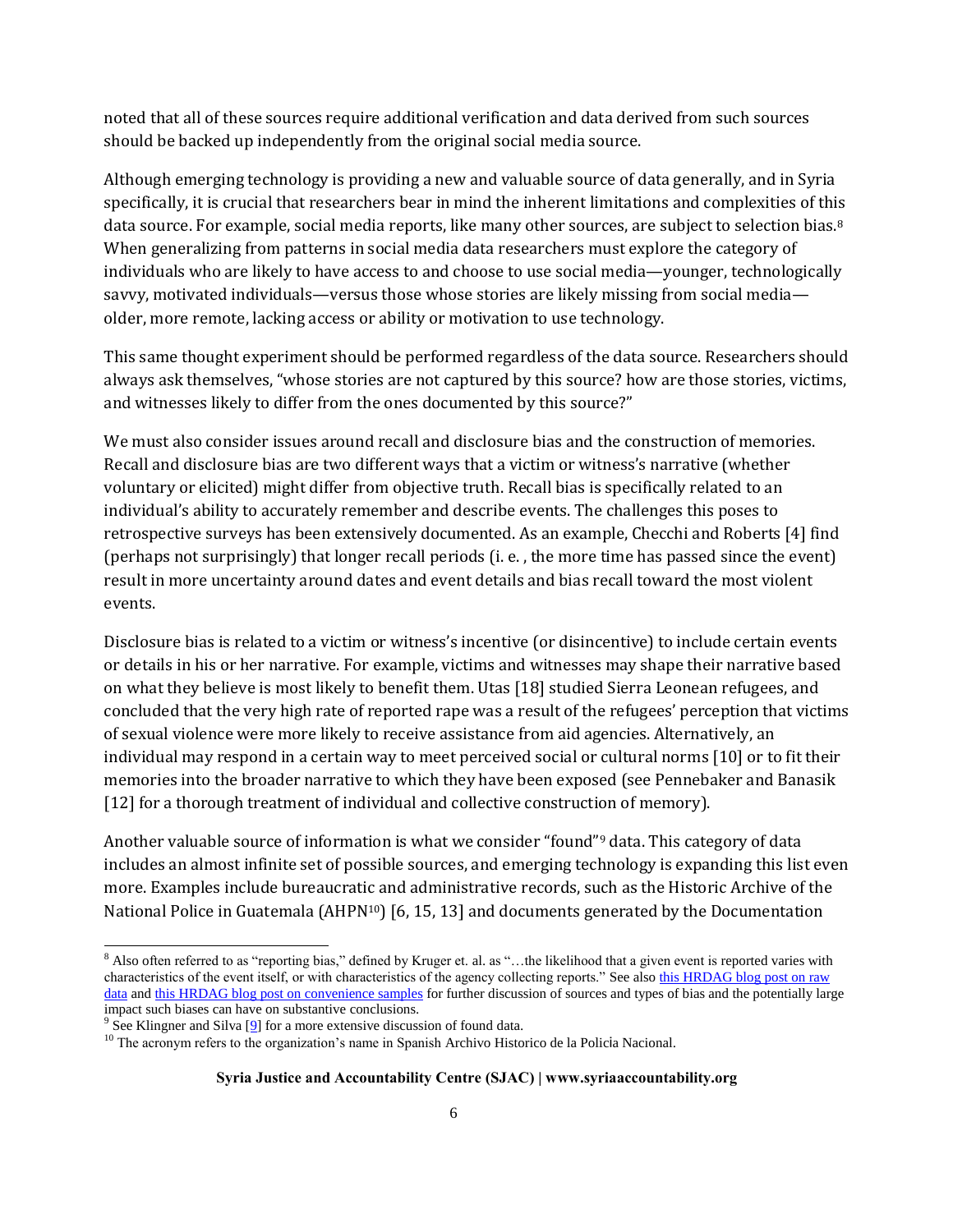and Security Directorate (DDS) in Chad [16]. Border crossing records, such as those kept by the Albanian border guards during the 1999 conflict between Yugoslavia and NATO, can provide vital information on refugee flow, as demonstrated in analyses by the American Association for the Advancement of Science [1].

Such official, bureaucratic records, often kept by the perpetrators themselves, are invaluable sources of information. Not only can they provide a different perspective on events, they are often more difficult for skeptics or apologists to refute or ignore than statements from victims and witnesses. As an example, analyses of documents from the AHPN have played an important role in the prosecution of two police officers for the disappearance of Edgar Fernando Garcia and in the establishment of the former Police Chief's command responsibility for that disappearance.<sup>11</sup>

We should be open to and prepared to preserve a wide variety of these potential types of data. For example, when Reed Brody and Olivier Beurcault found the DDS records the initial struggle was simply in photocopying them. Patrick Ball's ability to scan the Albanian border crossing records in the field was vital to preserving that valuable data source. Civil society groups working in newly liberated Syrian towns to document recently occurring violence should be prepared with portable scanners and the means to back up those files on a server outside the country. Here too it is important that metadata is included in the documentation process—where did the records come from? How were they discovered? Who had access to them? How were they preserved?

Lastly, technical evidence, such as that generated by forensic anthropology, autopsies, exhumations, medical examinations of victims, and satellite imagery, is also a vital component of "truth recovery." The incorporation of these types of sources should also be considered and prepared for in any data gathering project.

#### 3.2 Specific Information Characteristics

Several questions should motivate the specific information that is collected. What information that is available now will be most needed to carry out further investigations post-conflict? What information that is available now is most likely to be lost post-conflict? Have we accurately and completely captured a victim's or witness's story? What are likely to be the pertinent questions raised during transitional justice mechanisms?

It may not be possible to collect all of the details of interest. We know that with respect to Syria questions are already being asked about the age and ethnicity of victims, and this is very difficult information to collect. But we can prioritize additional effort and resources aimed at these details, knowing that post-conflict they are likely to be among the questions raised. For example, field experts could review photos and videos of funeral processions, in an attempt to identify unique markers of ethnicity for victims.

l

 $11$  See Guzman 2011 [\[7\]](http://irex-sjac-memo.html/#XGuzman11), [Reuters,](http://www.reuters.com/article/2013/09/20/us-guatemala-court-idUSBRE98J0YQ20130920) and [the National Security Archive.](http://www2.gwu.edu/~nsarchiv/NSAEBB/NSAEBB440/)

**Syria Justice and Accountability Centre (SJAC) | www.syriaaccountability.org**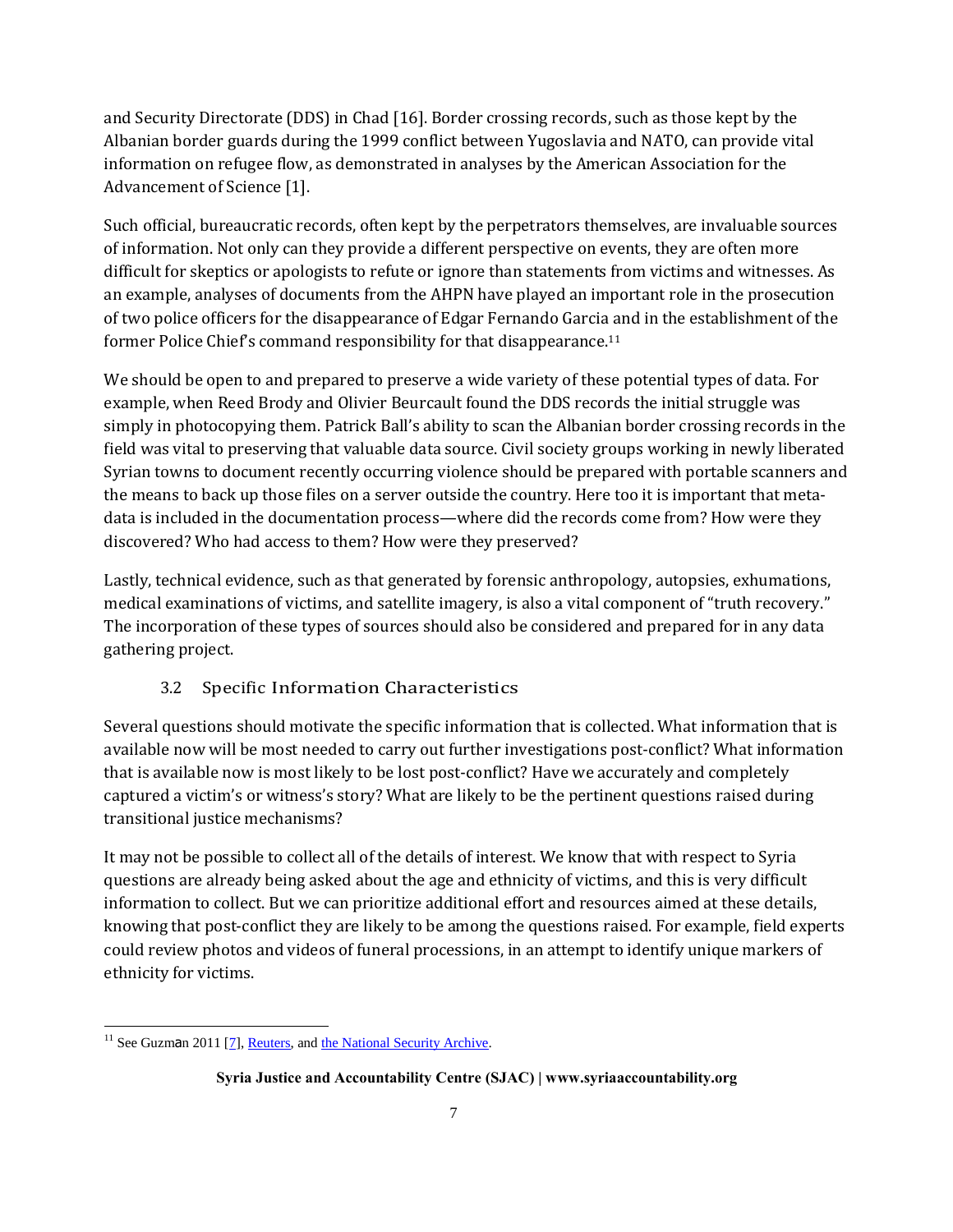Another specific challenge in the current state of data collection in Syria is the lack of perpetrator information. The question of who is responsible for crimes is obviously already of great importance, and will only continue to be so once transitional mechanisms are put into place. Unfortunately, the vast majority of current records are missing this key piece of information. Is this because those collecting the data are afraid to ask? Because victims and witnesses are afraid to say? Or because they truly do not know?

Given the current state of the conflict in Syria, specifically the presence of many different groups of combatants, some of whom may not have readily recognizable traits, such as a uniform, it may be impossible to collect this information. And in fact identification of perpetrators may be biased toward those who do have recognizable traits. Additional effort and emphasis should be placed on collecting perpetrator information when possible, and clearly stating how the victim or witness identified the perpetrator.

It is crucial that subject-matter experts partner with data collectors and analyzers to frame quantitative questions. The absence of this partnering risks both failing to record critical details needed for subsequent analyses and simply sloshing through different troughs of data in search of a question. For example, one could ask "what is the pattern of all conflict-related deaths over time in Syria?" With the right data and analysis this question is answerable. But it does not immediately lend itself to actionable interpretation. In contrast, asking "what happened in Homs in the first quarter of 2012?" is a question informed by context—it is well established that a government offensive into Homs was launched in February 2012.<sup>12</sup> Data collection motivated by this question will be much more precise, directed, and has a higher chance of generating data that will be useful to future analyses and further investigations.

Generally, as much information on individual victims as possible should be collected—including name, sex, date of birth, date of event/violation, ethnicity, language, combatant/non-combatant status, location of event/violation, religion, home location/region, occupation, police, military, or other security affiliation and rank—by as many different (ideally independent) information providers as possible. This will enable later analysis to search for patterns of violence which link back to definitions of crimes against humanity, for example, that seek to demonstrate widespread or systematic nature of crimes. The more disaggregated and detailed each record is, the more useful the data are for detecting and adjusting for selection bias.

#### **Conclusions**

l

It is impossible to predict which specific transitional justice mechanisms will be preferred or even possible following the conclusion of the conflict in Syria. But in the meantime we can prepare for a wide variety of future research efforts by preserving data available now and thinking critically about questions that are likely to influence those investigations.

<sup>&</sup>lt;sup>12</sup> As cited by the BBC and other news outlets.

**Syria Justice and Accountability Centre (SJAC) | www.syriaaccountability.org**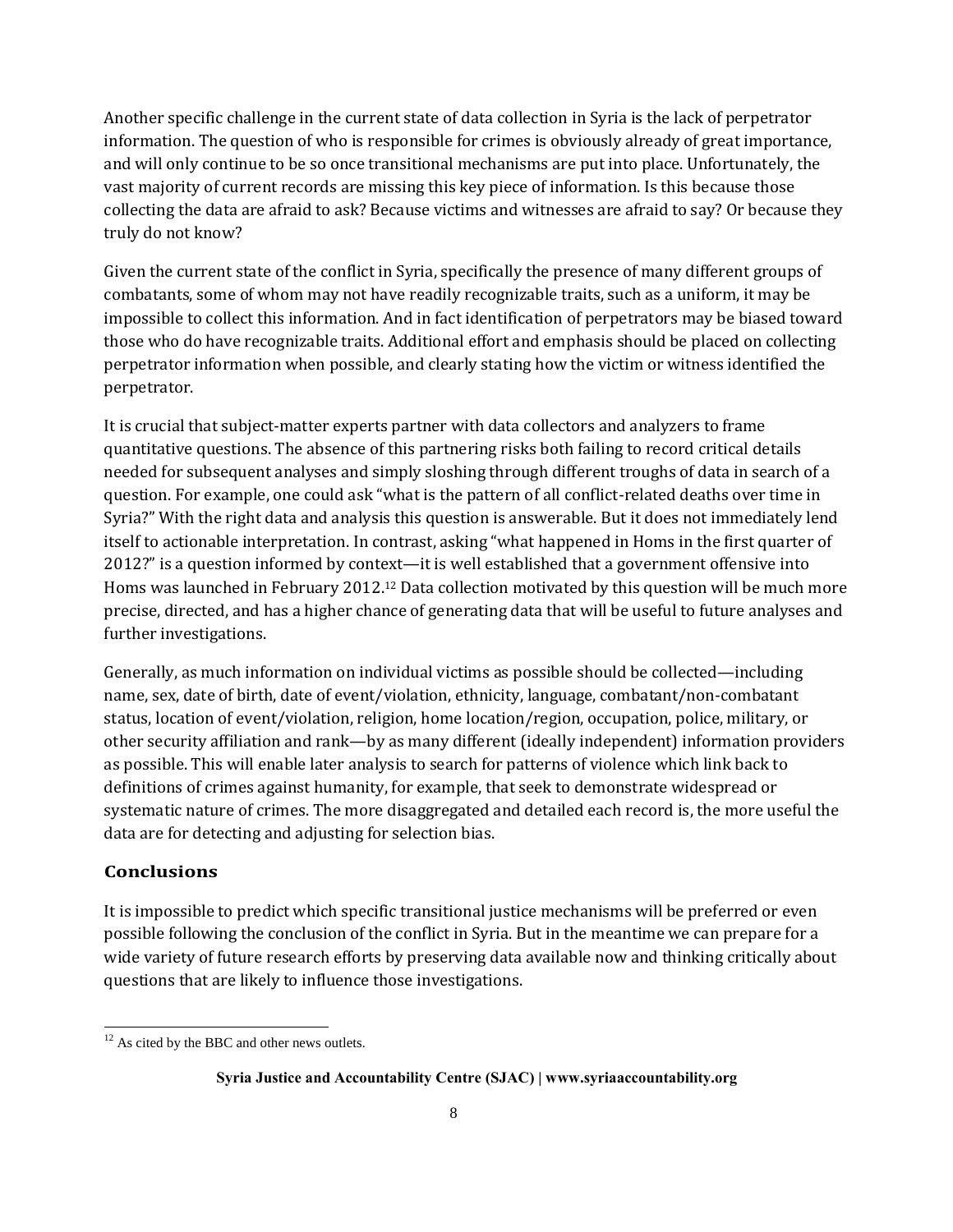With respect to data preservation, the most important goal is simply not to lose the data, through technical failure, disorganization, or theft. As mentioned earlier, software such as Martus or SpiderOak or commercial products such as Google documents or Dropbox or other programs enabling a central collection headquarters and cloud-based back-up should be employed and actual or implied affiliation with the United States or Russia should be carefully avoided.

We suspect there will be many more subsequent investigations in Syria, as compared to other conflicts because, candidly, situations in which the United States opposes the falling government tend to result in trials (e.g., former Yugoslavia, Rwanda, Iraq) while regimes supported by the United States tend toward amnesty-based approaches (e.g., El Salvador, Guatemala, South Africa).

With respect to possible future investigations - what are likely to be the questions and comparisons of interest? We know that questions about the age and ethnicity of victims have already arisen, but this information is very difficult to collect. Can and should we expend additional resources trying to fill in these gaps in existing documentation? How can we use information about the structure and organization of various opposition groups to better determine whether a victim or perpetrator is affiliated with any of those groups? Inevitably these details will be necessary, not only to address questions of accountability, but to gather a better understanding of what happened during the conflict. For example, how do patterns of violence change when control over a region changes hands?

Lastly, we need to be open to and prepared to preserve a wide variety of types of data. Official archives and bureaucratic records are among the most prevalent and useful types of "found" data. As areas of Syria change hands from opposition groups to regime control and back again, what happens to government office buildings? What happens to police headquarters? Are records secured and preserved or lost and destroyed? We need to train those on the ground to inform them how valuable these data sources are and to develop, design, and implement strategies for preserving them.

#### **References**

[1] P. Ball, W. Betts, F. Scheuren, J. Dudukovic, and J. Asher. Killings and Refugee Flow in Kosovo, March – June, 1999 (A report to ICTY), 2002.

[2] Berghof Foundation. Berghof Glossary on Conflict Transformation: 20 Notions for Theory and Practice, 2012.

[3] A. R. Chapman and P. Ball. The Truth of Truth Commissions: Comparative Lessons from Haiti, South Africa, and Guatemala. Human Rights Quarterly, 23:1–43, 2001.

[4] F. Checchi and L. Roberts. Interpreting and Using Mortality Data in Humanitarian Emergen- cies: A Primer for Non-Epidemiologists, 2005.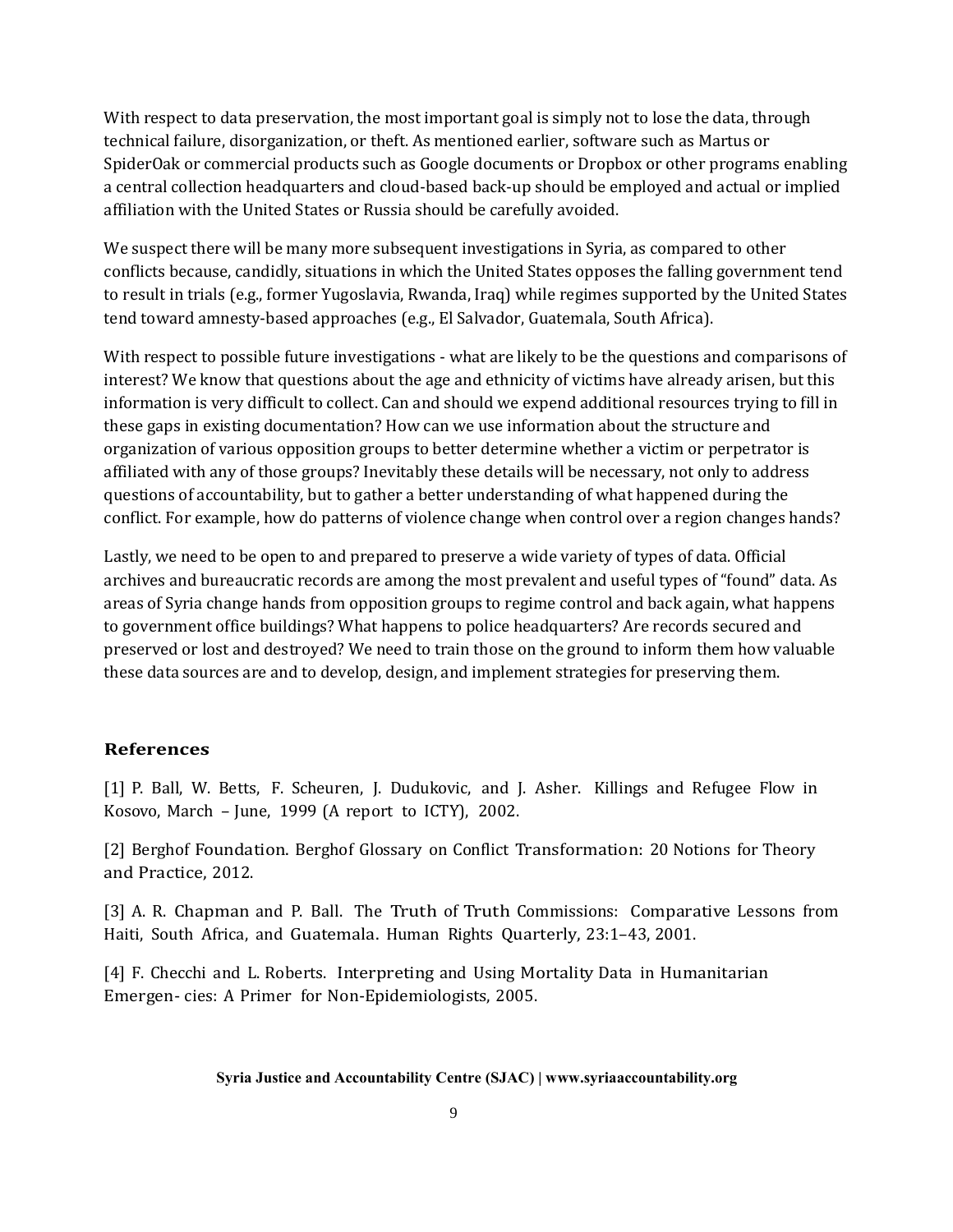[5] A. Gohdes. Different Convenience Samples, Different Stories: The Case of Sierra Leone, 2010. [6] D.R. Guzman, T. Guberek, Shapiro G.M., and P. Zador. Studying Millions of Rescued Documents: Sampling Plan at the Guatemalan National Police Archive (GNPA). In Proceedings of the Joint Statistical Meeting, Survey Research Methods Section. American Statistical Association, 2009.

[7] D. Guzman. Speaking Stats to Justice: Expert Testimony in a Guatemalan Human Rights Trial Based on Statistical Sampling. CHANCE, 24, 2011.

[8] A. Hoover Green. Collective Violence and International Criminal Justice: An Interdisciplinary Approach, chapter Learning the Hard Way at the ICTY: Statistical Evidence of Human Rights Violations in an Adversarial Information Environment. Intersentia, Antwerp, 2010.

[9] J. Klingner and R. Silva. Counting Civilian Casualties, chapter Combining Found Data and Surveys to Measure Conflict Mortality. Oxford University Press, Oxford, 2013.

[10] Z. N. Mneimneh. Interview Privacy and Social Conformity Effects on Socially Desirable Reporting Behavior: Importance of Cultural, Individual, Question, Design and Implementation Factors, 2012.

[11] M. Parlevliet. Considering the Truth, Dealing with a Legacy of Gross Human Rights Violations. Netherlands Quarterly of Human Rights, 142, 1998.

[12] J.W. Pennebaker and B. L. Banasik. Collective Memory of Political Events: Social Psychological Perspectives, chapter On the Creation and Maintenance of Collective Memories: History as Social Psychology. 1997.

[13] M. Price, T. Guberek, D.R. Guzmán, , and P.and Shapiro G.M. Zador. A Statistical Analysis of the Guatemalan National Police Archive: Searching for Documentation of Human Rights Abuses. In Proceedings of the Joint Statistical Meeting, Survey Research Methods Section. American Statistical Association, 2009.

[14] A. Sachs. Experiments with Truth: Transitional Justice and the Processes of Truth and Rec- onciliation, chapter Different Kinds of Truth: The South African Truth and Reconciliation Commission. Hatje Cantz, Ostfildern-Ruit, 2002.

[15] G.M. Shapiro, D.R. Guzman, P. Zador, T. Guberek, M. Price, and K. Lum. Weighting for the Guatemalan National Police Archive Sample: Unusual Challenges and Problems. In Proceedings of the Joint Statistical Meeting, Survey Research Methods Section. American Statistical Association, 2009.

[16] R. Silva, J. Klingner, and S. Weikart. State Coordinated Violence in Chad under Hissene Habre: A Statistical Analysis of Reported Prison Mortality in Chad's DDS Prisons and Command Responsibility of Hissene Habre, 1982-1990, 2010.